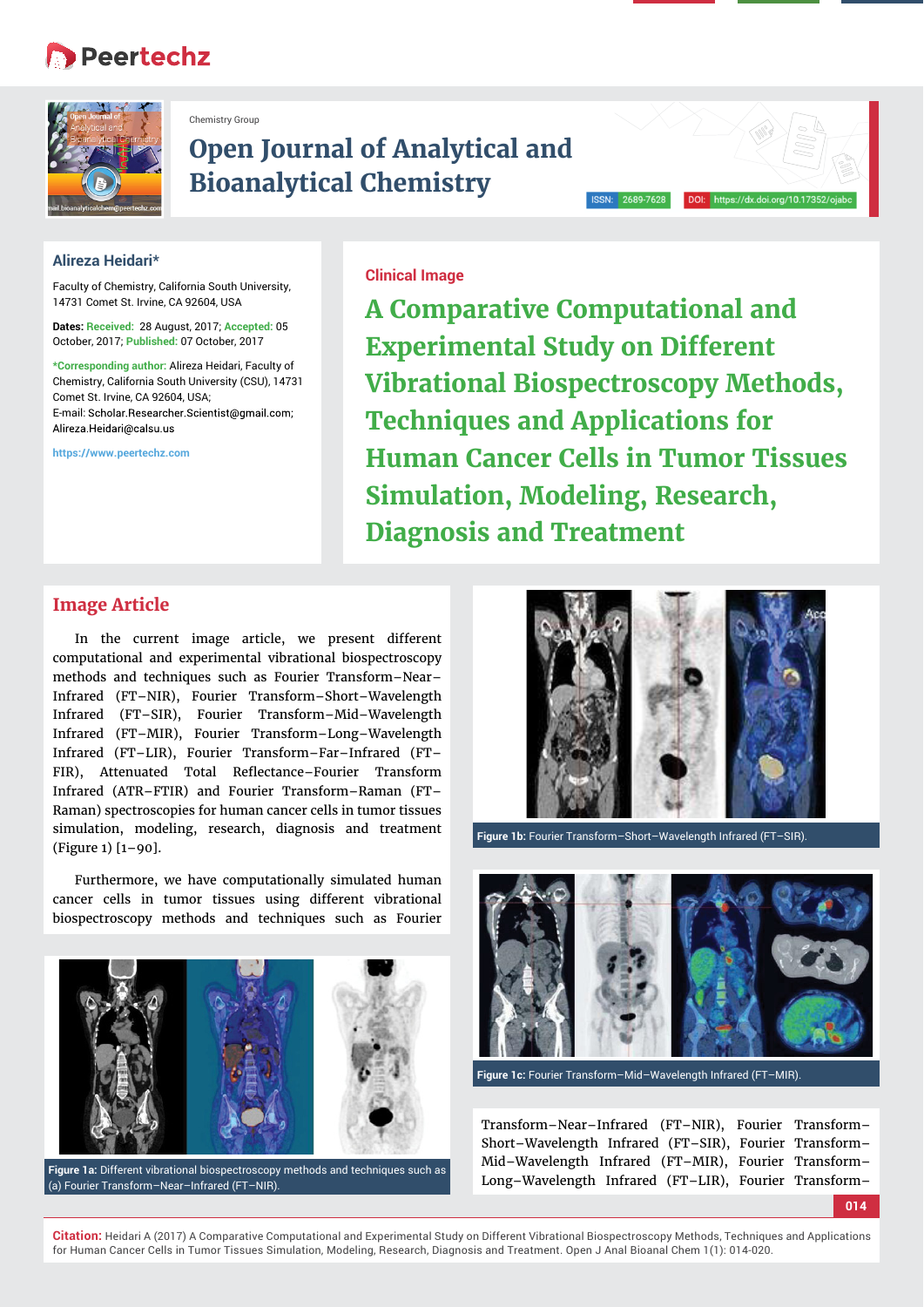

**Figure 1d:** Fourier Transform. Long–Wavelength Infrared (FT–LIR).



**Figure 1e:** Fourier Transform–Far–Infrared (FT–FIR).



Figure 1f: Attenuated Total Reflectance-Fourier Transform Infrared (ATR-FTIR).



**Figure 1g:** Fourier Transform–Raman (FT–Raman) spectroscopies for human cancer cells in tumor tissues simulation, modeling, research, diagnosis and treatment [1–90].



**Figure 2:** Computational simulations of human cancer cells in tumor tissues using different vibrational biospectroscopy methods and techniques such as Fourier Transform–Near–Infrared (FT–NIR) [90–96], Fourier Transform–Short– Wavelength Infrared (FT–SIR) [84–90], Fourier Transform–Mid–Wavelength Infrared (FT–MIR) [78–84], Fourier Transform–Long–Wavelength Infrared (FT– LIR) [72–78], Fourier Transform–Far–Infrared (FT–FIR) [61–72], Attenuated Total Reflectance-Fourier Transform Infrared (ATR-FTIR) [49-61] and Fourier Transform–Raman (FT–Raman) spectroscopies [43–49],[1–90].



**Figure 3a:** Experimental vibrational spectra of human cancer cells in tumor tissues using different vibrational biospectroscopy methods and techniques such as (a) Fourier Transform–Near–Infrared (FT–NIR).



**Figure 3b:** Fourier Transform–Short–Wavelength Infrared (FT–SIR).

**015**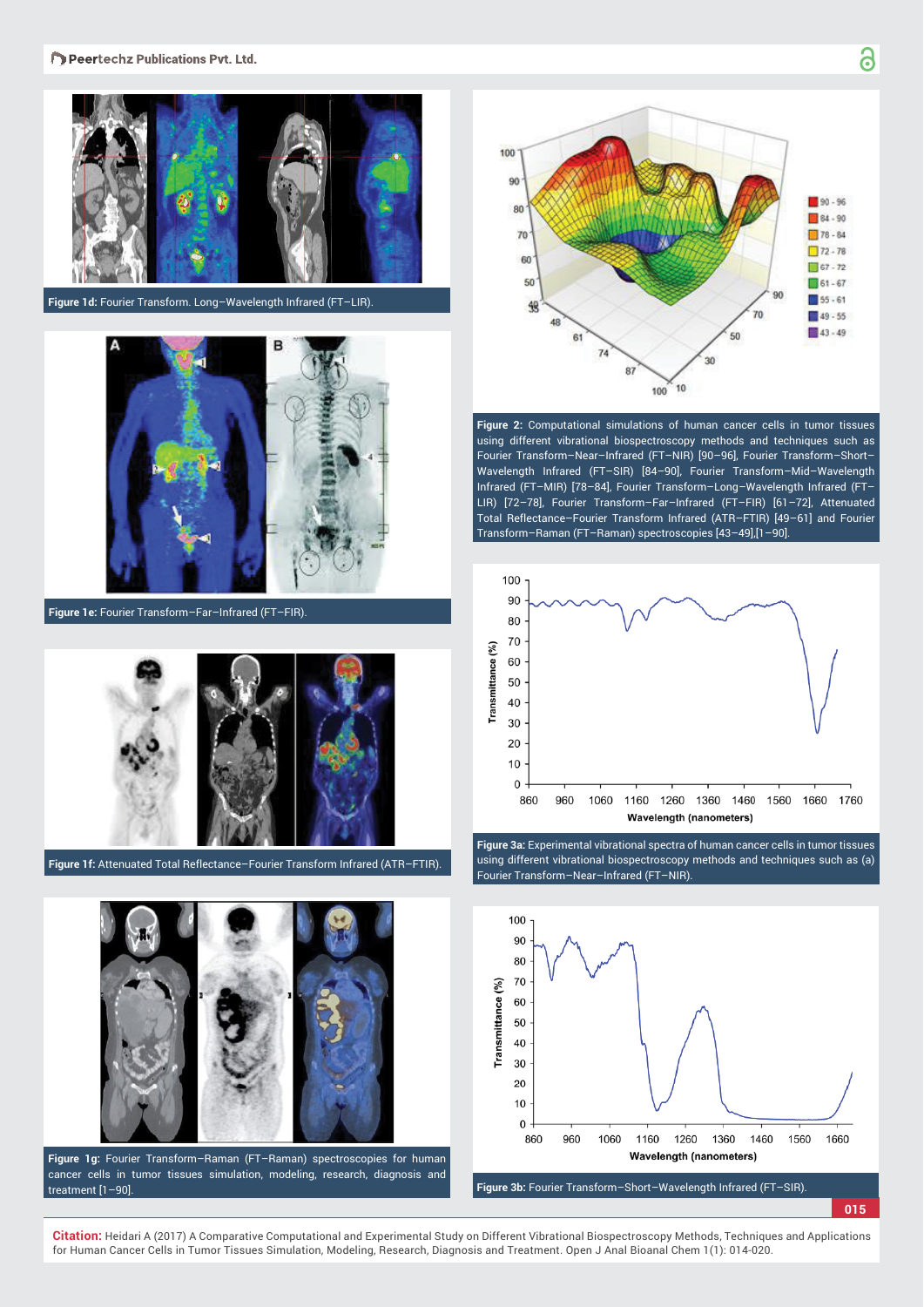Far-Infrared (FT-FIR), Attenuated Total Reflectance-Fourier Transform Infrared (ATR–FTIR) and Fourier Transform– Raman (FT–Raman) spectroscopies (Figure 2) [1–90].



**Figure 3c:** Fourier Transform–Mid–Wavelength Infrared (FT–MIR).







Figure 3f: Attenuated Total Reflectance-Fourier Transform Infrared (ATR-FTIR).



**Figure 3g:** Fourier Transform–Raman (FT–Raman) spectroscopies [1–90].

In addition, we have experimentally presented human cancer cells in tumor tissues related vibrational spectra using different vibrational biospectroscopy methods and techniques such as Fourier Transform–Near–Infrared (FT– NIR), Fourier Transform–Short–Wavelength Infrared (FT– SIR), Fourier Transform–Mid–Wavelength Infrared (FT– MIR), Fourier Transform–Long–Wavelength Infrared (FT– LIR), Fourier Transform–Far–Infrared (FT–FIR), Attenuated Total Reflectance–Fourier Transform Infrared (ATR–FTIR) and Fourier Transform–Raman (FT–Raman) spectroscopies (Figure 3) [1–90].

#### **References**

- 1. Alireza Heidari, Christopher Brown (2015) Study of Composition and Morphology of Cadmium Oxide (CdO) Nanoparticles for Eliminating Cancer Cells. Journal of Nanomedicine Research 2: 1-20. **Link:** https://goo.gl/T7PPgd
- 2. Alireza Heidari, Christopher Brown (2015) Study of Surface Morphological, Phytochemical and Structural Characteristics of Rhodium (III) Oxide (Rh2O3) Nanoparticles. International Journal of Pharmacology, Phytochemistry and Ethnomedicine 1: 15-19. **Link:** https://goo.gl/GCg9Ct

**016**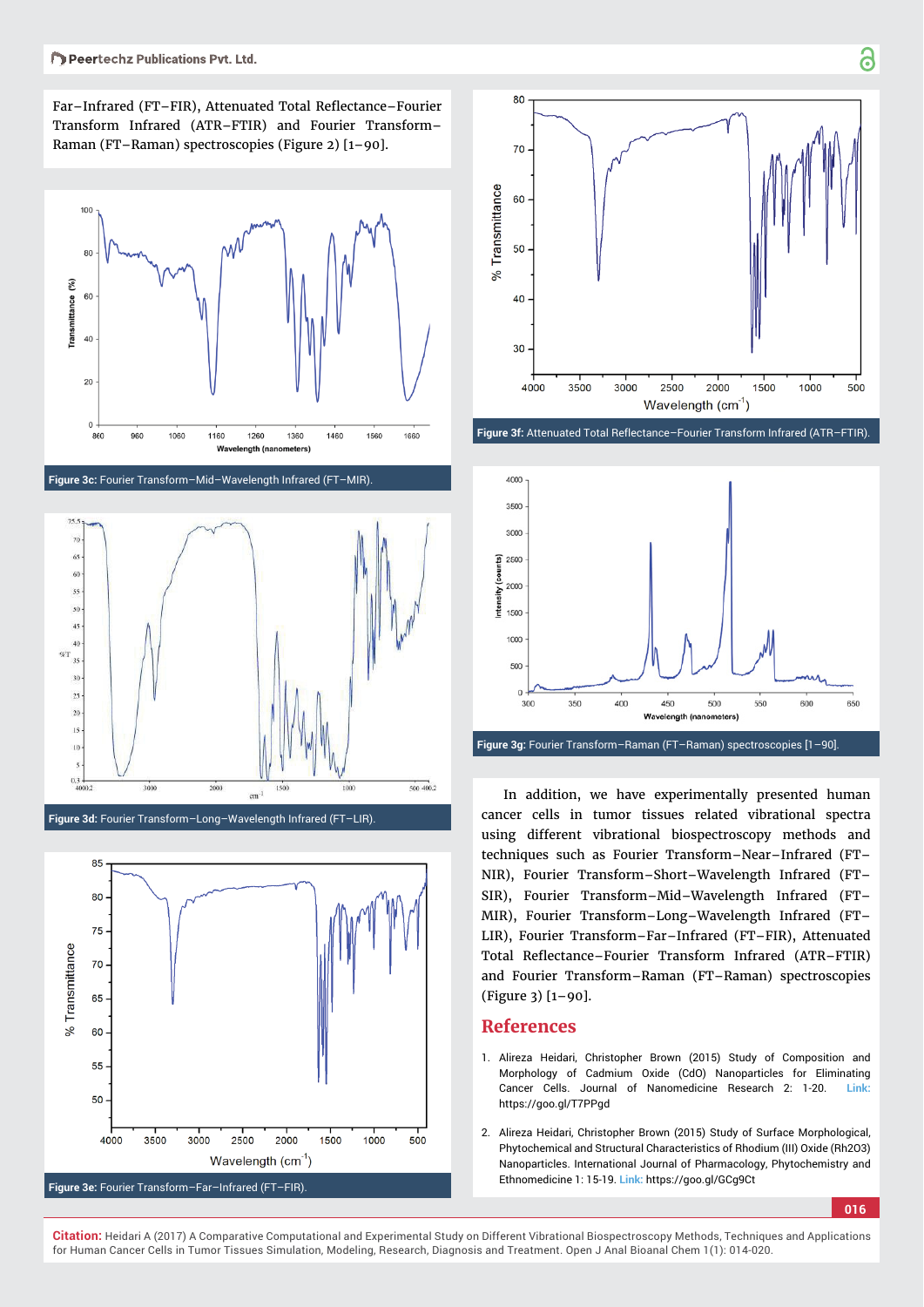- 3. Alireza Heidari (2016) An Experimental Biospectroscopic Study on Seminal Plasma in Determination of Semen Quality for Evaluation of Male Infertility. Int J Adv Technol 7: e007. **Link:** https://goo.gl/d2P4Yq
- 4. Alireza Heidari (2016) Extraction and Preconcentration of N–Tolyl– Sulfonyl–Phosphoramid–Saeure–Dichlorid as an Anti–Cancer Drug from Plants: A Pharmacognosy Study. J Pharmacogn Nat Prod 2: e103. **Link:** https://goo.gl/XuT3Hb
- 5. Alireza Heidari (2016) A Thermodynamic Study on Hydration and Dehydration of DNA and RNA−Amphiphile Complexes. J Bioeng Biomed Sci S: 006. **Link:** https://goo.gl/okuYP1
- 6. Alireza Heidari (2016) Computational Studies on Molecular Structures and Carbonyl and Ketene Groups' Effects of Singlet and Triplet Energies of Azidoketene O=C=CH–NNN and Isocyanatoketene O=C=CH–N=C=O. J Appl Computat Math 5: e142. **Link:** https://goo.gl/T9SFa8
- 7. Alireza Heidari (2016) Study of Irradiations to Enhance the Induces the Dissociation of Hydrogen Bonds between Peptide Chains and Transition from Helix Structure to Random Coil Structure Using ATR–FTIR, Raman and 1HNMR Spectroscopies. J Biomol Res Ther 5: e146. **Link:** https://goo.gl/jrczVp
- 8. Alireza Heidari (2016) Future Prospects of Point Fluorescence Spectroscopy, Fluorescence Imaging and Fluorescence Endoscopy in Photodynamic Therapy (PDT) for Cancer Cells. J Bioanal Biomed 8: e135. **Link:** https://goo.gl/RH6Mdw
- 9. Alireza Heidari (2016) A Bio–Spectroscopic Study of DNA Density and Color Role as Determining Factor for Absorbed Irradiation in Cancer Cells. Adv Cancer Prev 1: e102. **Link:** https://goo.gl/TjDa2i
- 10. Alireza Heidari (2016) Manufacturing Process of Solar Cells Using Cadmium Oxide (CdO) and Rhodium (III) Oxide (Rh2O3) Nanoparticles. J Biotechnol Biomater 6: e125. **Link:** https://goo.gl/JxZPQa
- 11. Alireza Heidari (2016) A Novel Experimental and Computational Approach to Photobiosimulation of Telomeric DNA/RNA: A Biospectroscopic and Photobiological Study. J Res Development 4: 144. **Link:** https://goo.gl/rpYuB8
- 12. Alireza Heidari (2016) Biochemical and Pharmacodynamical Study of Microporous Molecularly Imprinted Polymer Selective for Vancomycin, Teicoplanin, Oritavancin, Telavancin and Dalbavancin binding. Biochem Physiol 5: e146. **Link:** https://goo.gl/ujKtAA
- 13. Alireza Heidari (2016) Anti–Cancer Effect of UV Irradiation at Presence of Cadmium Oxide (CdO) Nanoparticles on DNA of Cancer Cells: A Photodynamic Therapy Study. Arch Cancer Res. 4: 1. **Link:** https://goo.gl/7JWrER
- 14. Alireza Heidari (2016) Biospectroscopic Study on Multi–Component Reactions (MCRs) in Two A–Type and B–Type Conformations of Nucleic Acids to Determine Ligand Binding Modes, Binding Constant and Stability of Nucleic Acids in Cadmium Oxide (CdO) Nanoparticles–Nucleic Acids Complexes as Anti–Cancer Drugs. Arch Cancer Res. 4: 2. **Link:** https://goo.gl/iobiuL
- 15. Alireza Heidari (2016) Simulation of Temperature Distribution of DNA/RNA of Human Cancer Cells Using Time–Dependent Bio–Heat Equation and Nd: YAG Lasers. Arch Cancer Res. 4: 2. **Link:** https://goo.gl/cMCUg7
- 16. Alireza Heidari (2016) Quantitative Structure–Activity Relationship (QSAR) Approximation for Cadmium Oxide (CdO) and Rhodium (III) Oxide (Rh2O3) Nanoparticles as Anti–Cancer Drugs for the Catalytic Formation of Proviral DNA from Viral RNA Using Multiple Linear and Non–Linear Correlation Approach. Ann Clin Lab Res. 4: 1. **Link:** https://goo.gl/e9CMkb
- 17. Alireza Heidari (2016) Biomedical Study of Cancer Cells DNA Therapy Using Laser Irradiations at Presence of Intelligent Nanoparticles. J Biomedical Sci. 5: 2. **Link:** https://goo.gl/SN742n
- 18. Alireza Heidari (2016) Measurement the Amount of Vitamin D2 (Ergocalciferol), Vitamin D3 (Cholecalciferol) and Absorbable Calcium (Ca2+), Iron (II) (Fe2+), Magnesium (Mg2+), Phosphate (PO4–) and Zinc (Zn2+) in Apricot Using High–Performance Liquid Chromatography (HPLC) and Spectroscopic Techniques. J Biom Biostat 7: 292. **Link:** https://goo.gl/X9g1dP
- 19. Alireza Heidari (2016) Spectroscopy and Quantum Mechanics of the Helium Dimer (He2+), Neon Dimer (Ne2+), Argon Dimer (Ar2+), Krypton Dimer (Kr2+), Xenon Dimer (Xe2+), Radon Dimer(Rn2+) and Ununoctium Dimer (Uuo2+) Molecular Cations. Chem Sci J 7: e112. **Link:** https://goo.gl/wA7H17
- 20. Alireza Heidari (2016) Human Toxicity Photodynamic Therapy Studies on DNA/RNA Complexes as a Promising New Sensitizer for the Treatment of Malignant Tumors Using Bio–Spectroscopic Techniques. J Drug Metab Toxicol 7: e129. **Link:** https://goo.gl/HRhMyK
- 21. Alireza Heidari (2016) Novel and Stable Modifications of Intelligent Cadmium Oxide (CdO) Nanoparticles as Anti–Cancer Drug in Formation of Nucleic Acids Complexes for Human Cancer Cells' Treatment. Biochem Pharmacol (Los Angel) 5: 207. **Link:** https://goo.gl/VK7q26
- 22. Alireza Heidari (2016) A Combined Computational and QM/MM Molecular Dynamics Study on Boron Nitride Nanotubes (BNNTs), Amorphous Boron Nitride Nanotubes (a–BNNTs) and Hexagonal Boron Nitride Nanotubes (h– BNNTs) as Hydrogen Storage. Struct Chem Crystallogr Commun 2: 1. **Link:** https://goo.gl/CY3Qzh
- 23. Alireza Heidari (2016) Pharmaceutical and Analytical Chemistry Study of Cadmium Oxide (CdO) Nanoparticles Synthesis Methods and Properties as Anti–Cancer Drug and its Effect on Human Cancer Cells. Pharm Anal Chem Open Access 2: 113. **Link:** https://goo.gl/TUkJw2
- 24. Alireza Heidari (2016) A Chemotherapeutic and Biospectroscopic Investigation of the Interaction of Double–Standard DNA/RNA–Binding Molecules with Cadmium Oxide (CdO) and Rhodium (III) Oxide (Rh2O3) Nanoparticles as Anti–Cancer Drugs for Cancer Cells' Treatment. Chemo Open Access 5: e129. **Link:** https://goo.gl/dG1qct
- 25. Alireza Heidari (2016) Pharmacokinetics and Experimental Therapeutic Study of DNA and Other Biomolecules Using Lasers: Advantages and Applications. J Pharmacokinet Exp Ther 1: e005. **Link:** https://goo.gl/RiyEbJ
- 26. Alireza Heidari (2016) Determination of Ratio and Stability Constant of DNA/RNA in Human Cancer Cells and Cadmium Oxide (CdO) Nanoparticles Complexes Using Analytical Electrochemical and Spectroscopic Techniques. Insights Anal Electrochem 2: 1. **Link:** https://goo.gl/1AU5SG
- 27. Alireza Heidari (2016) Discriminate between Antibacterial and Non– Antibacterial Drugs Artificial Neutral Networks of a Multilayer Perceptron (MLP) Type Using a Set of Topological Descriptors. J Heavy Met Toxicity Dis. 1: 2. **Link:** https://goo.gl/LjYxh1
- 28. Alireza Heidari (2016) Combined Theoretical and Computational Study of the Belousov–Zhabotinsky Chaotic Reaction and Curtius Rearrangement for Synthesis of Mechlorethamine, Cisplatin, Streptozotocin, Cyclophosphamide, Melphalan, Busulphan and BCNU as Anti–Cancer Drugs. Insights Med Phys. 1: 2. **Link:** https://goo.gl/a8dW2x
- 29. Alireza Heidari (2016) A Translational Biomedical Approach to Structural Arrangement of Amino Acids' Complexes: A Combined Theoretical and Computational Study. Transl Biomed. 7: 2. **Link:** https://goo.gl/dbEqyX
- 30. Alireza Heidari (2016) Ab Initio and Density Functional Theory (DFT) Studies of Dynamic NMR Shielding Tensors and Vibrational Frequencies of DNA/RNA and Cadmium Oxide (CdO) Nanoparticles Complexes in Human Cancer Cells. J Nanomedine Biotherapeutic Discov 6: e144. **Link:** https://goo.gl/xv76DM
- 31. Alireza Heidari (2016) Molecular Dynamics and Monte–Carlo Simulations for Replacement Sugars in Insulin Resistance, Obesity, LDL Cholesterol, Triglycerides, Metabolic Syndrome, Type 2 Diabetes and Cardiovascular Disease: A Glycobiological Study. J Glycobiol 5: e111. **Link:** https://goo.gl/QbphsB

**017**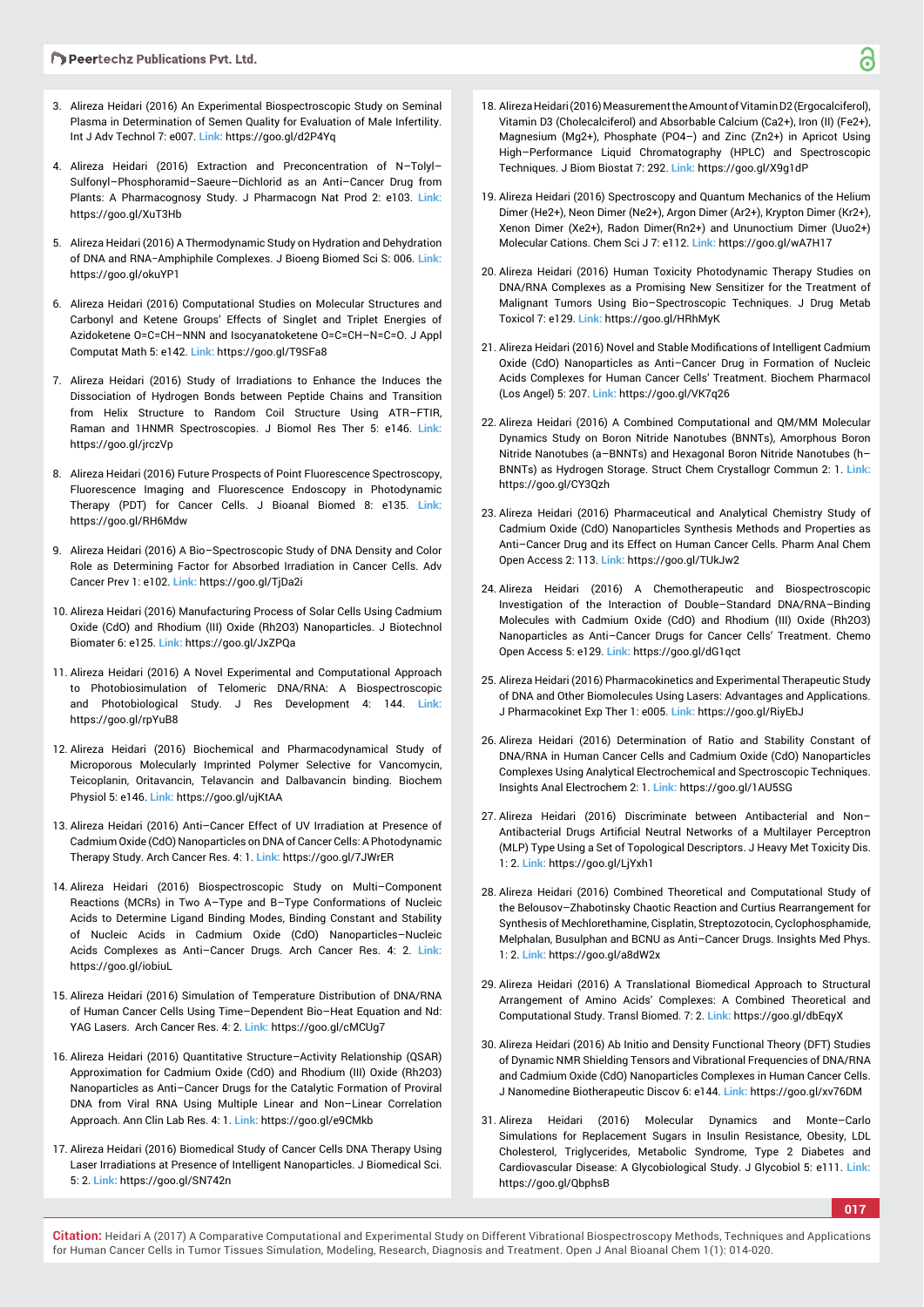- 32. Alireza Heidari (2016) Synthesis and Study of 5–[(Phenylsulfonyl) Amino]–1,3,4–Thiadiazole–2–Sulfonamide as Potential Anti–Pertussis Drug Using Chromatography and Spectroscopy Techniques. Transl Med (Sunnyvale) 6: e138. **Link:** https://goo.gl/e59QfG
- 33. Alireza Heidari (2016) Nitrogen, Oxygen, Phosphorus and Sulphur Heterocyclic Anti–Cancer Nano Drugs Separation in the Supercritical Fluid of Ozone (O3) Using Soave–Redlich–Kwong (SRK) and Pang–Robinson (PR) Equations. Electronic J Biol 12: 4. **Link:** https://goo.gl/MVG6NS
- 34. Alireza Heidari (2016) An Analytical and Computational Infrared Spectroscopic Review of Vibrational Modes in Nucleic Acids. Austin J Anal Pharm Chem 3: 1058. **Link:** https://goo.gl/1kEWMY
- 35. Alireza Heidari (2016) Christopher Brown (2016) Phase, Composition and Morphology Study and Analysis of Os–Pd/HfC Nanocomposites. Nano Res Appl 2: 1. **Link:** https://goo.gl/jqFrKW
- 36. Alireza Heidari, Christopher Brown (2016) Vibrational Spectroscopic Study of Intensities and Shifts of Symmetric Vibration Modes of Ozone Diluted by Cumene. International Journal of Advanced Chemistry 4: 5–9. **Link:** https://goo.gl/b8WH8g
- 37. Alireza Heidari (2016) Study of the Role of Anti–Cancer Molecules with Different Sizes for Decreasing Corresponding Bulk Tumor Multiple Organs or Tissues. Arch Can Res. 4: 2. **Link:** https://goo.gl/fwLBQn
- 38. Alireza Heidari (2016) Genomics and Proteomics Studies of Zolpidem, Necopidem, Alpidem, Saripidem, Miroprofen, Zolimidine, Olprinone and Abafungin as Anti–Tumor, Peptide Antibiotics, Antiviral and Central Nervous System (CNS) Drugs. J Data Mining Genomics & Proteomics 7: e125. **Link: Link:** https://goo.gl/H5GMHK
- 39. Alireza Heidari (2016) Pharmacogenomics and Pharmacoproteomics Studies of Phosphodiesterase–5 (PDE5) Inhibitors and Paclitaxel Albumin– Stabilized Nanoparticles as Sandwiched Anti–Cancer Nano Drugs between Two DNA/RNA Molecules of Human Cancer Cells. J Pharmacogenomics Pharmacoproteomics 7: e153. **Link:** https://goo.gl/yJNkQZ
- 40. Alireza Heidari (2016) Biotranslational Medical and Biospectroscopic Studies of Cadmium Oxide (CdO) Nanoparticles–DNA/RNA Straight and Cycle Chain Complexes as Potent Anti–Viral, Anti–Tumor and Anti–Microbial Drugs: A Clinical Approach. Transl Biomed. 7: 2. **Link:** https://goo.gl/4MvsaJ
- 41. Alireza Heidari (2016) A Comparative Study on Simultaneous Determination and Separation of Adsorbed Cadmium Oxide (CdO) Nanoparticles on DNA/RNA of Human Cancer Cells Using Biospectroscopic Techniques and Dielectrophoresis (DEP) Method. Arch Can Res. 4: 2. **Link:**  https://goo.gl/ynXbYa
- 42. Alireza Heidari (2016) Cheminformatics and System Chemistry of Cisplatin, Carboplatin, Nedaplatin, Oxaliplatin, Heptaplatin and Lobaplatin as Anti– Cancer Nano Drugs: A Combined Computational and Experimental Study. J Inform Data Min 1: 3. **Link:** https://goo.gl/bPKPFr
- 43. Alireza Heidari (2016) Linear and Non–Linear Quantitative Structure–Anti– Cancer–Activity Relationship (QSACAR) Study of Hydrous Ruthenium (IV) Oxide (RuO2) Nanoparticles as Non–Nucleoside Reverse Transcriptase Inhibitors (NNRTIs) and Anti–Cancer Nano Drugs. J Integr Oncol 5: e110. **Link:** https://goo.gl/BL88AC
- 44. Alireza Heidari (2016) Synthesis, Characterization and Biospectroscopic Studies of Cadmium Oxide (CdO) Nanoparticles–Nucleic Acids Complexes Absence of Soluble Polymer as a Protective Agent Using Nucleic Acids Condensation and Solution Reduction Method. J Nanosci Curr Res 1: e101. **Link:** https://goo.gl/3j6a5v
- 45. Alireza Heidari (2016) Coplanarity and Collinearity of 4'–Dinonyl–2,2'– Bithiazole in One Domain of Bleomycin and Pingyangmycin to be Responsible for Binding of Cadmium Oxide (CdO) Nanoparticles to DNA/RNA Bidentate Ligands as Anti–Tumor Nano Drug. Int J Drug Dev & Res 8: 007–008. **Link:** https://goo.gl/ZLGRFP
- 46. Alireza Heidari (2016) A Pharmacovigilance Study on Linear and Non– Linear Quantitative Structure (Chromatographic) Retention Relationships (QSRR) Models for the Prediction of Retention Time of Anti–Cancer Nano Drugs under Synchrotron Radiations. J Pharmacovigil 4: e161. **Link:** https://goo.gl/GJgTKz
- 47. Alireza Heidari (2016) Nanotechnology in Preparation of Semipermeable Polymers. J Adv Chem Eng 6: 157. **Link:** https://goo.gl/CX5HJC
- 48. Alireza Heidari (2016) A Gastrointestinal Study on Linear and Non–Linear Quantitative Structure (Chromatographic) Retention Relationships (QSRR) Models for Analysis 5–Aminosalicylates Nano Particles as Digestive System Nano Drugs under Synchrotron Radiations. J Gastrointest Dig Syst 6: e119. **Link:** https://goo.gl/zFH9U3
- 49. Alireza Heidari (2016) DNA/RNA Fragmentation and Cytolysis in Human Cancer Cells Treated with Diphthamide Nano Particles Derivatives. Biomedical Data Mining 5: e102. **Link:** https://goo.gl/EyVtEs
- 50. Alireza Heidari (2016) A Successful Strategy for the Prediction of Solubility in the Construction of Quantitative Structure–Activity Relationship (QSAR) and Quantitative Structure–Property Relationship (QSPR) under Synchrotron Radiations Using Genetic Function Approximation (GFA) Algorithm. J Mol Biol Biotechnol 1: 1. **Link:** https://goo.gl/aztox7
- 51. Alireza Heidari (2016) Computational Study on Molecular Structures of C20, C60, C240, C540, C960, C2160 and C3840 Fullerene Nano Molecules under Synchrotron Radiations Using Fuzzy Logic. J Material Sci Eng 5: 282. **Link:** https://goo.gl/RaHSfL
- 52. Alireza Heidari (2016) Graph Theoretical Analysis of Zigzag Polyhexamethylene Biguanide, Polyhexamethylene Adipamide, Polyhexamethylene Biguanide Gauze and Polyhexamethylene Biguanide Hydrochloride (PHMB) Boron Nitride Nanotubes (BNNTs), Amorphous Boron Nitride Nanotubes (a–BNNTs) and Hexagonal Boron Nitride Nanotubes (h–BNNTs). J Appl Computat Math 5: e143. **Link:** https://goo.gl/4Xaqdr
- 53. Alireza Heidari (2016) The Impact of High Resolution Imaging on Diagnosis. Int J Clin Med Imaging 3: 1000e101. **Link:** https://goo.gl/Lbe2J9
- 54. Alireza Heidari (2016) A Comparative Study of Conformational Behavior of Isotretinoin (13–Cis Retinoic Acid) and Tretinoin (All–Trans Retinoic Acid (ATRA)) Nano Particles as Anti–Cancer Nano Drugs under Synchrotron Radiations Using Hartree–Fock (HF) and Density Functional Theory (DFT) Methods. Insights in Biomed 1: 2. **Link:** https://goo.gl/ckWUPp
- 55. Alireza Heidari (2016) Advances in Logic, Operations and Computational Mathematics. J Appl Computat Math 5: 5. **Link:** https://goo.gl/U6TPuw
- 56. Alireza Heidari (2016) Mathematical Equations in Predicting Physical Behavior. J Appl Computat Math 5: 5. **Link:** https://goo.gl/JjFq8L
- 57. Alireza Heidari (2016) Chemotherapy a Last Resort for Cancer Treatment. Chemo Open Access 5: 4. **Link:** https://goo.gl/jpj33j
- 58. Alireza Heidari (2016) Separation and Pre–Concentration of Metal Cations– DNA/RNA Chelates Using Molecular Beam Mass Spectrometry with Tunable Vacuum Ultraviolet (VUV) Synchrotron Radiation and Various Analytical Methods. Mass Spectrom Purif Tech 2: e101. **Link:** https://goo.gl/tJMUwm
- 59. Alireza Heidari (2016) Yoctosecond Quantitative Structure–Activity Relationship (QSAR) and Quantitative Structure–Property Relationship (QSPR) under Synchrotron Radiations Studies for Prediction of Solubility of Anti–Cancer Nano Drugs in Aqueous Solutions Using Genetic Function Approximation (GFA) Algorithm. Insight Pharm Res. 1: 1. **Link:** https://goo.gl/QN3afv
- 60. Alireza Heidari (2016) Cancer Risk Prediction and Assessment in Human Cells under Synchrotron Radiations Using Quantitative Structure Activity Relationship (QSAR) and Quantitative Structure Properties Relationship (QSPR) Studies. Int J Clin Med Imaging 3: 516. **Link:** https://goo.gl/97T7ZH

**018**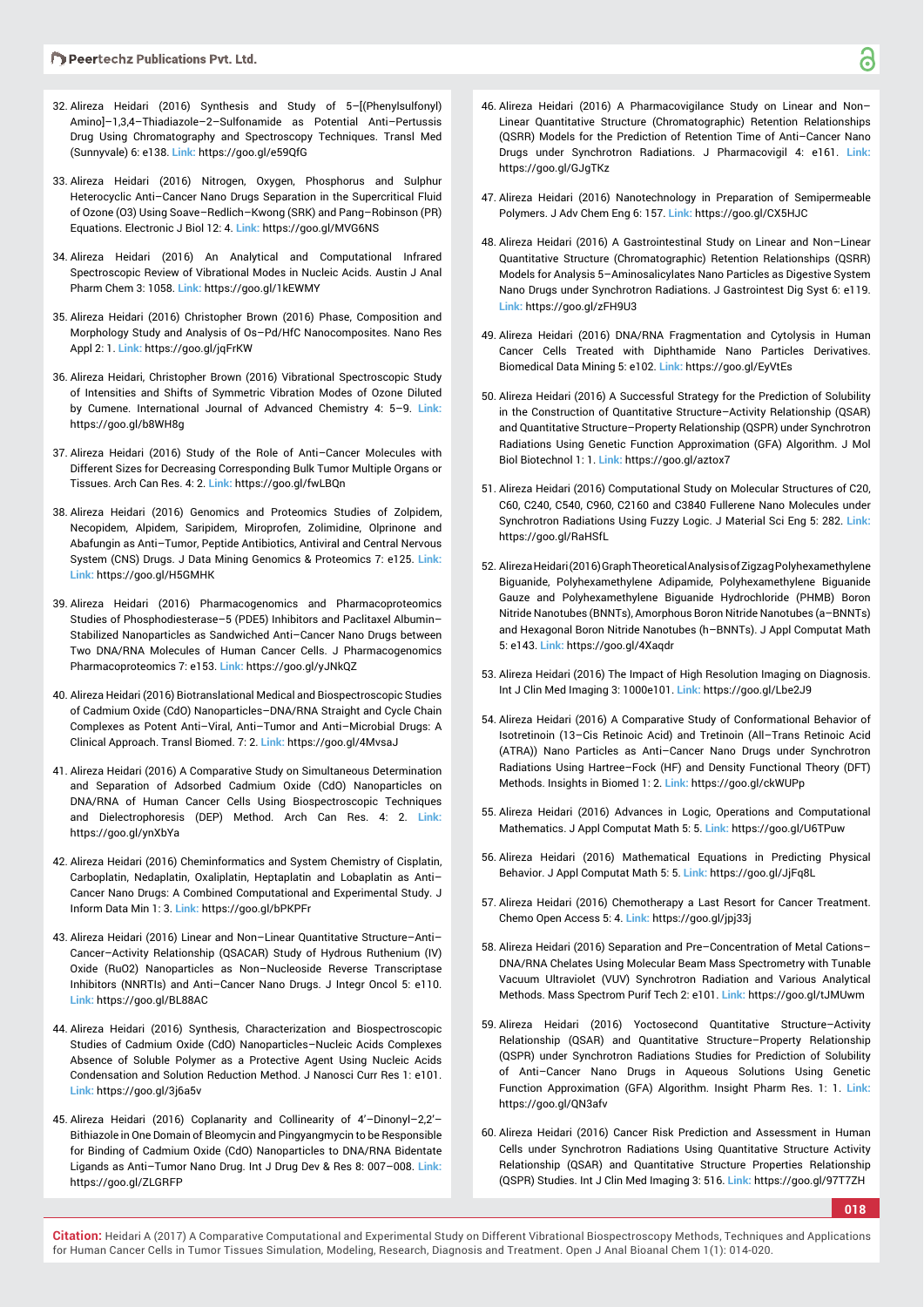- 61. Alireza Heidari (2016) A Novel Approach to Biology. Electronic J Biol 12: 4. **Link:** https://goo.gl/2cjD94
- 62. Alireza Heidari (2016) Innovative Biomedical Equipment's for Diagnosis and Treatment. J Bioengineer & Biomedical Sci 6: 2. **Link:** https://goo.gl/U28AZ3
- 63. Alireza Heidari (2016) Integrating Precision Cancer Medicine into Healthcare, Medicare Reimbursement Changes and the Practice of Oncology: Trends in Oncology Medicine and Practices. J Oncol Med & Pract 1: 2. **Link:** https://goo.gl/5ytgjM
- 64. Alireza Heidari (2016) Promoting Convergence in Biomedical and Biomaterials Sciences and Silk Proteins for Biomedical and Biomaterials Applications: An Introduction to Materials in Medicine and Bioengineering Perspectives. J Bioengineer & Biomedical Sci 6: 3. **Link:** https://goo.gl/c3gnV3
- 65. Alireza Heidari (2017) X–Ray Fluorescence and X–Ray Diffraction Analysis on Discrete Element Modeling of Nano Powder Metallurgy Processes in Optimal Container Design. J Powder Metall Min 6: 1. **Link:** https://goo.gl/udbsHX
- 66. Alireza Heidari (2017) Biomolecular Spectroscopy and Dynamics of Nano– Sized Molecules and Clusters as Cross–Linking–Induced Anti–Cancer and Immune–Oncology Nano Drugs Delivery in DNA/RNA of Human Cancer Cells' Membranes under Synchrotron Radiations: A Payload–Based Perspective. Arch Chem Res 1: 2. **Link:** https://goo.gl/MsYZ6Z
- 67. Alireza Heidari (2017) Deficiencies in Repair of Double-Standard DNA/ RNA-Binding Molecules Identified in Many Types of Solid and Liquid Tumors Oncology in Human Body for Advancing Cancer Immunotherapy Using Computer Simulations and Data Analysis. J Appl Bioinforma Comput Biol 6: 1. **Link:** https://goo.gl/Ln2StW
- 68. Alireza Heidari (2017) Electronic Coupling among the Five Nanomolecules Shuts Down Quantum Tunneling in the Presence and Absence of an Applied Magnetic Field for Indication of the Dimer or other Provide Different Influences on the Magnetic Behavior of Single Molecular Magnets (SMMs) as Qubits for Quantum Computing. Glob J Res Rev 4: 2. **Link:** https://goo.gl/W8V4U1
- 69. Alireza Heidari (2017) Polymorphism in Nano–Sized Graphene Ligand– Induced Transformation of Au38–xAgx/xCux(SPh–tBu)24 to Au36–xAgx/ xCux(SPh–tBu)24 (x = 1–12) Nanomolecules for Synthesis of Au144–xAgx/ xCux[(SR)60, (SC4)60, (SC6)60, (SC12)60, (PET)60, (p–MBA)60, (F)60, (Cl)60, (Br)60, (I)60, (At)60, (Uus)60 and (SC6H13)60] Nano Clusters as Anti–Cancer Nano Drugs. J Nanomater Mol Nanotechnol 6: 3. **Link:** https://goo.gl/a8Nq9r
- 70. Alireza Heidari (2017) Biomedical Resource Oncology and Data Mining to Enable Resource Discovery in Medical, Medicinal, Clinical, Pharmaceutical, Chemical and Translational Research and Their Applications in Cancer Research. Int J Biomed Data Min 6: e103, 2017. **Link:** https://goo.gl/M4p6XL
- 71. Alireza Heidari (2017) Study of Synthesis, Pharmacokinetics, Pharmacodynamics, Dosing, Stability, Safety and Efficacy of Olympiadane Nanomolecules as Agent for Cancer Enzymotherapy, Immunotherapy, Chemotherapy, Radiotherapy, Hormone Therapy and Targeted Therapy under Synchrotorn Radiation. J Dev Drugs 6: e154. **Link:**
- 72. Alireza Heidari (2017) A Novel Approach to Future Horizon of Top Seven Biomedical Research Topics to Watch in 2017: Alzheimer's, Ebola, Hypersomnia, Human Immunodeficiency Virus (HIV), Tuberculosis (TB), Microbiome/Antibiotic Resistance and Endovascular Stroke. J Bioengineer & Biomedical Sci 7: e127. **Link:** https://goo.gl/U8db1r
- 73. Alireza Heidari (2017) Opinion on Computational Fluid Dynamics (CFD) Technique. Fluid Mech Open Acc 4: 157. **Link:** https://goo.gl/XJ5SPb
- 74. Alireza Heidari (2017) Concurrent Diagnosis of Oncology Influence Outcomes in Emergency General Surgery for Colorectal Cancer and Multiple Sclerosis (MS) Treatment Using Magnetic Resonance Imaging (MRI) and Au329(SR)84, Au329–xAgx(SR)84, Au144(SR)60, Au68(SR)36, Au30(SR)18, Au102(SPh)44,

Au38(SPh)24, Au38(SC2H4Ph)24, Au21S(SAdm)15, Au36(pMBA)24 and Au25(pMBA)18 Nano Clusters. J Surgery Emerg Med 1: 21. **Link:** https://goo.gl/Xyyhqa

- 75. Alireza Heidari (2017) Developmental Cell Biology in Adult Stem Cells Death and Autophagy to Trigger a Preventive Allergic Reaction to Common Airborne Allergens under Synchrotron Radiation Using Nanotechnology for Therapeutic Goals in Particular Allergy Shots (Immunotherapy). Cell Biol (Henderson, NV) 6: 1. **Link:** https://goo.gl/d1KNpC
- 76. Alireza Heidari (2017) Changing Metal Powder Characteristics for Elimination of the Heavy Metals Toxicity and Diseases in Disruption of Extracellular Matrix (ECM) Proteins Adjustment in Cancer Metastases Induced by Osteosarcoma, Chondrosarcoma, Carcinoid, Carcinoma, Ewing's Sarcoma, Fibrosarcoma and Secondary Hematopoietic Solid or Soft Tissue Tumors. J Powder Metall Min 6: 170. **Link:** https://goo.gl/qx7yB4
- 77. Alireza Heidari (2017) Nanomedicine–Based Combination Anti–Cancer Therapy between Nucleic Acids and Anti–Cancer Nano Drugs in Covalent Nano Drugs Delivery Systems for Selective Imaging and Treatment of Human Brain Tumors Using Hyaluronic Acid, Alguronic Acid and Sodium Hyaluronate as Anti–Cancer Nano Drugs and Nucleic Acids Delivery under Synchrotron Radiation. Am J Drug Deliv 5: 2. **Link:** https://goo.gl/YzECww
- 78. Alireza Heidari (2017) Clinical Trials of Dendritic Cell Therapies for Cancer Exposing Vulnerabilities in Human Cancer Cells' Metabolism and Metabolomics: New Discoveries, Unique Features Inform New Therapeutic Opportunities, Biotech's Bumpy Road to the Market and Elucidating the Biochemical Programs that Support Cancer Initiation and Progression. J Biol Med Science 1: e103. **Link:** https://goo.gl/5YMGni
- 79. Alireza Heidari (2017) The Design Graphene–Based Nanosheets as a New Nanomaterial in Anti–Cancer Therapy and Delivery of Chemotherapeutics and Biological Nano Drugs for Liposomal Anti–Cancer Nano Drugs and Gene Delivery. Br Biomed Bull 5: 305. **Link:** https://goo.gl/BrdrFx
- 80. Alireza Heidari (2017) Integrative Approach to Biological Networks for Emerging Roles of Proteomics, Genomics and Transcriptomics in the Discovery and Validation of Human Colorectal Cancer Biomarkers from DNA/ RNA Sequencing Data under Synchrotron Radiation. Transcriptomics 5: e117. **Link:** https://goo.gl/DF4iEu
- 81. Alireza Heidari (2017) Elimination of the Heavy Metals Toxicity and Diseases in Disruption of Extracellular Matrix (ECM) Proteins and Cell Adhesion Intelligent Nanomolecules Adjustment in Cancer Metastases Using Metalloenzymes and under Synchrotron Radiation. Lett Health Biol Sci 2: 1–4. **Link:** https://goo.gl/3Y4zpB
- 82. Alireza Heidari (2017) Treatment of Breast Cancer Brain Metastases through a Targeted Nanomolecule Drug Delivery System Based on Dopamine Functionalized Multi–Wall Carbon Nanotubes (MWCNTs) Coated with Nano Graphene Oxide (GO) and Protonated Polyaniline (PANI) in Situ During the Polymerization of Aniline Autogenic Nanoparticles for the Delivery of Anti– Cancer Nano Drugs under Synchrotron Radiation. Br J Res 4: 16. **Link:** https://goo.gl/GCskU1
- 83. Alireza Heidari (2017) Sedative, Analgesic and Ultrasound–Mediated Gastrointestinal Nano Drugs Delivery for Gastrointestinal Endoscopic Procedure, Nano Drug–Induced Gastrointestinal Disorders and Nano Drug Treatment of Gastric Acidity. Res Rep Gastroenterol 1:1. **Link:** https://goo.gl/Qze2Xg
- 84. Alireza Heidari (2017) Synthesis, Pharmacokinetics, Pharmacodynamics, Dosing, Stability, Safety and Efficacy of Orphan Nano Drugs to Treat High Cholesterol and Related Conditions and to Prevent Cardiovascular Disease under Synchrotron Radiation. J Pharm Sci Emerg Drugs 5: 1. **Link:** https://goo.gl/coQkxe
- 85. Alireza Heidari (2017) Non–Linear Compact Proton Synchrotrons to Improve Human Cancer Cells and Tissues Treatments and Diagnostics through Particle Therapy Accelerators with Monochromatic Microbeams. J Cell Biol Mol Sci 2: 1–5. **Link:** https://goo.gl/zRKG9Q

**019**